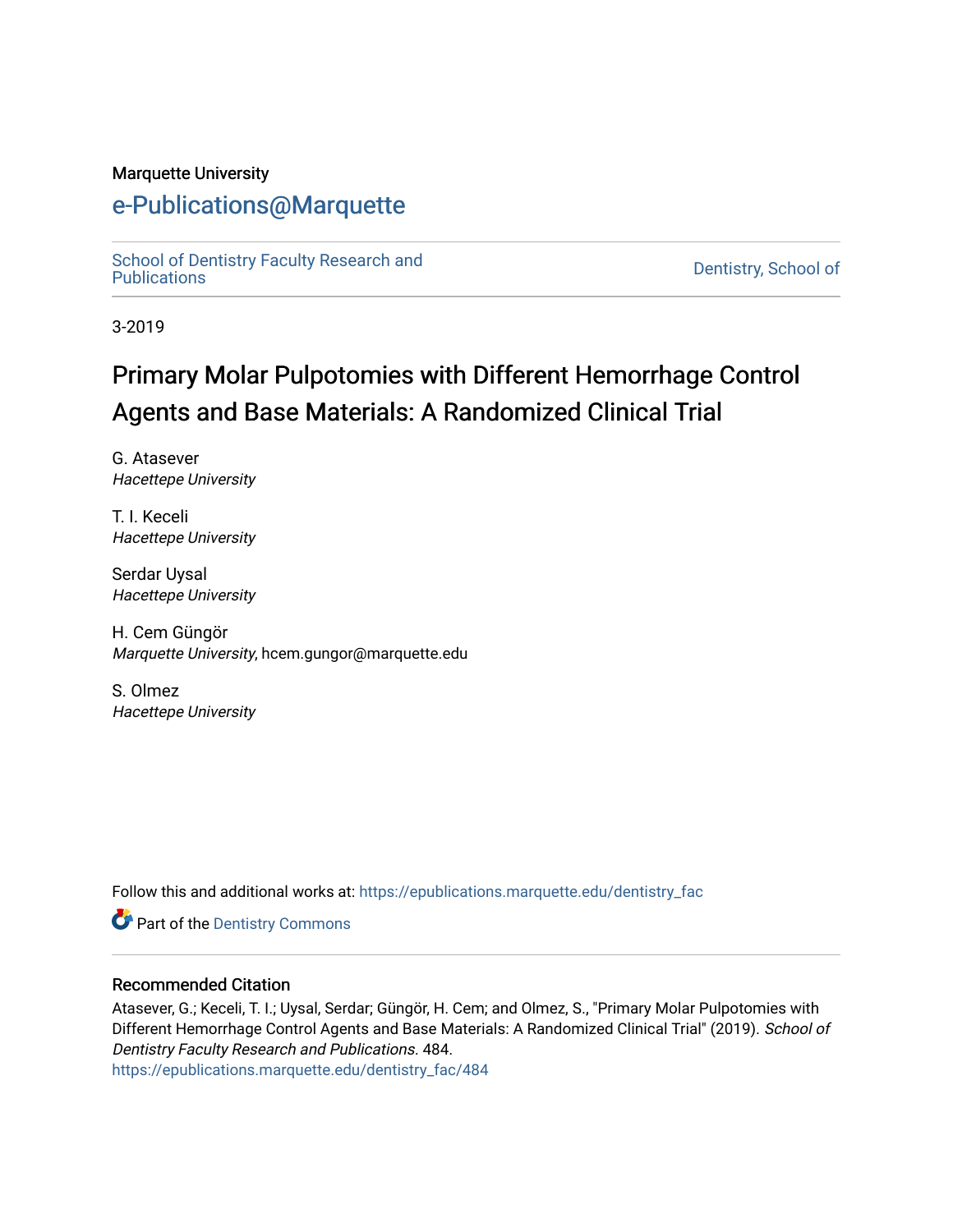### **Original Article**

## **Primary Molar Pulpotomies with Different Hemorrhage Control Agents and Base Materials: A Randomized Clinical Trial**

*G Atasever, T İleri Keçeli<sup>1</sup> , S Uysal2 , HC Güngör1 , S Ölmez1*

**Abstract**

Private Practice, Specialist in Pediatric Dentistry, Departments of 1 Pediatric Dentistry and 2 Dentomaxillofacial Radiology, Faculty of Dentistry, Hacettepe University, Ankara, Turkey

**Objective:** To evaluate the clinical and radiographical success of primary molar pulpotomies which used 15.5% ferric sulfate (FS) or 1.25% sodium hypochlorite (NaOCl) for hemostasis and zinc oxide–eugenol (ZOE) and calcium hydroxide (CH) pastes as base materials. **Methods:** In 29 healthy children, 80 primary molars were randomly allocated to one of the study groups: Group 1: FS-ZOE, Group 2: FS-CH, Group 3: NaOCl-ZOE, and Group 4: NaOCl-CH. After hemostasis with the respective solutions, pulp stumps and floor of the pulp chambers were covered with either ZOE or CH pastes. All teeth were restored with stainless steel crowns. Follow-up examinations were carried out at 1, 3, 6, and 12 months. **Results:** One tooth in Group 1 and two teeth in Group 4 were extracted because of pain and periapial pathosis at sixth month. After 12 months, clinical success rates of pulpotomies in Groups 1–4 were 95%, 100%, 100%, and 89.5%, respectively. The differences were not significant  $(P = 0.548)$ . Radiographic success rates for Groups 1–4 were 80%, 88.9%, 78.9%, and 84.2%, respectively. No statistically significant difference was found  $(P = 0.968)$ . Pain on percussion was the most observed clinical finding. However, internal root resorption was the most common radiological finding and it was observed significantly more in mandibular primary molars ( $P < 0.05$ ). **Conclusion:** Both ZOE and CH can be preferred as base materials after hemostasis achieved by the use of 15.5% FS or 1.25% NaOCl in primary tooth pulpotomy.

**Date of Acceptance:** 31-Oct-2018

#### **INTRODUCTION**

 $\sum$  he philosophy of primary tooth pulpotomy is to remove the inflamed or infected coronal pulp tissue and cover the pulp stumps with a therapeutic agent. The success mostly depends on correct diagnosis of pulp status. However, other factors such as control of pulpal bleeding after coronal pulp amputation, the choice of base material used, restoration, and microleakage also contribute to the outcome.[1]

Pulpal hemorrhage control is an indispensable step in pulpotomy procedures. Some studies have indicated that if the hemorrhage is not controlled, the blood clot forming on the pulp surface could prevent intimate contact between the pulp tissue and the capping material, which may result in a chronic inflammatory response.<sup>[1,2]</sup>

| <b>Access this article online</b> |                               |  |  |  |  |
|-----------------------------------|-------------------------------|--|--|--|--|
| <b>Quick Response Code:</b>       | Website: www.njcponline.com   |  |  |  |  |
|                                   | DOI: 10.4103/njcp.njcp 369 18 |  |  |  |  |
|                                   |                               |  |  |  |  |

**KEYWORDS:** *Calcium hydroxide, ferric sulfate, primary teeth, pulpotomy, sodium hypochlorite, zinc oxide–eugenol*

> The most widely used method to control bleeding during pulp therapy is to apply slight mechanical pressure with a cotton pellet wetted with saline over the pulp exposure. Hydrogen peroxide and anesthetic solutions containing epinephrine have also been used to this end.[3‑5] Ferric sulfate (FeSO4) (FS) is a widely known hemostatic agent which has gained considerable popularity in primary tooth pulpotomy. In contrast to other traditional agents, FS provides hemostasis by some chemical reactions in blood.<sup>[6]</sup>

> > *Address for correspondence:* Asst Prof. T İleri Keçeli, Department of Pediatric Dentistry, Faculty of Dentistry, Hacettepe University, 06100 Ankara, Turkey. E‑mail: tulinileri@yahoo.com

**For reprints contact:** reprints@medknow.com

**How to cite this article:** Atasever G, Keçeli Tİ, Uysal S, Güngör HC, Ölmez S. Primary molar pulpotomies with different hemorrhage control agents and base materials: A randomized clinical trial. Niger J Clin Pract 2019;22:305-12. others to remix, tweak, and build upon the work non-commercially, as long as<br>appropriate credit is given and the new creations are licensed under the identical<br>terms.<br>For reprints contact: reprints@medknow.com<br>How to cite Jysal S, Güngör HC,<br>themorrhage control<br>ial. Niger J Clin Pract

This is an open access journal, and articles are distributed under the terms of the Creative Commons Attribution‑NonCommercial‑ShareAlike 4.0 License, which allows others to remix, tweak, and build upon the work non‑commercially, as long as appropriate credit is given and the new creations are licensed under the identical terms.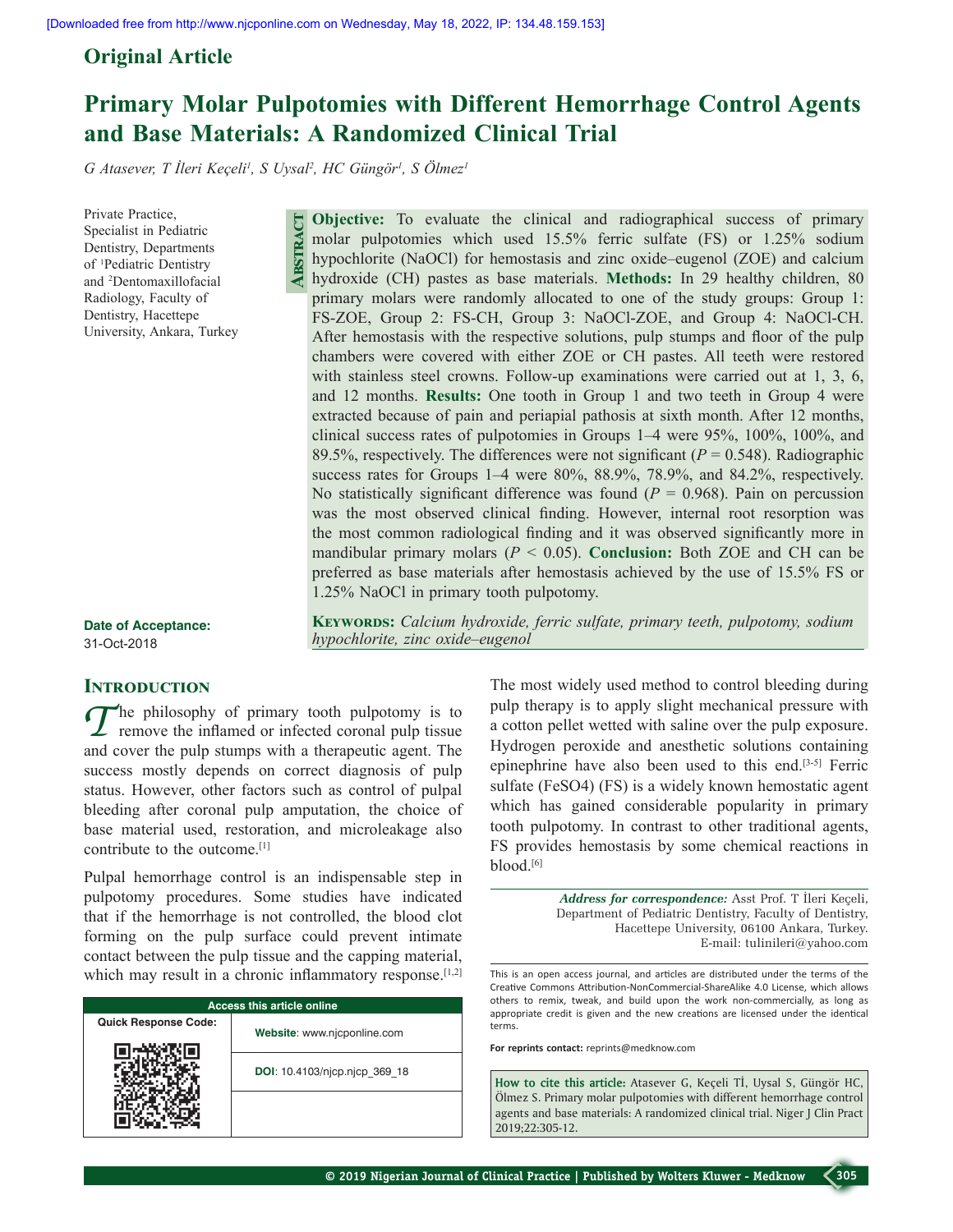Another promising alternative to hemostatic agents is sodium hypochlorite (NaOCl). It is not only an effective hemostatic agent but also considered an invaluable antibacterial agent without adverse effects on pulp repair, healing, and tertiary dentinogenesis.[7] Its duration of use and different concentrations have been evaluated for pulpal hemorrhage control in a number of pulpotomy studies with primary teeth.[7,8] The current literature supports the use of NaOCl at various concentrations ranging from 0.12% to 5.25% as a safe and appropriate hemostatic agent in vital pulp therapy procedures.[8,9]

Once hemostasis is obtained, the remaining pulp tissue should be covered with a biocompatible material. Zinc oxide–eugenol (ZOE) paste is a common medicament placed over the treated pulp. However, because of its irritating effect, the eugenol component of the paste has been associated with claims of failure in primary molar pulpotomy.[10,11]

Calcium hydroxide (CH) is another preferred pulpotomy dressing material with a clinical success rate ranging from 31% to 100%.[2] The alkaline pH induced by CH both neutralizes lactic acid formation from osteoclasts and activates alkaline phosphatases which play an important role in the formation of hard tissue. However, based on the possibility of internal resorption caused by pulpal inflammation or bleeding, there is no consensus on the use of CH in primary tooth pulpotomy. $[12-14]$ 

This study aimed to evaluate the effects of ZOE and CH as base materials on the clinical and radiographic success of primary tooth pulpotomies where FS and NaOCl are used as hemorrhage control agents.

### **Methods**

#### **Participants**

The study was carried out in the pediatric dentistry clinics in the Faculty of Dentistry, Hacettepe University, Ankara, Turkey. Institutional Human Subject Review Committee of Hacettepe University approved the study protocol and the consent form  $(2013/14-01; KA-130074)$ .

Patients with at least one primary molar with extensive caries that required pulpotomy treatment were invited to participate in the study if,

- 1. The tooth has no clinical symptoms or signs of pulp degeneration, such as a history of spontaneous pain or swelling, tenderness to percussion, sinus tract, pathological mobility
- 2. The tooth is without radiographical signs of pathological (internal or external) resorption, widened periodontal ligament space not exceeding one‑third physiological root resorption
- 3. Hemorrhage control was obtained following access to the pulp chamber
- 4. The tooth is restorable with a stainless steel crown (SSC).

Patients with a history of systemic disease or known to have allergic reaction to local anesthetics used were excluded from the study. The parents were informed and written consents were obtained.

#### **Interventions**

In all the groups, the procedures started with the application of a 20% benzocaine gel (Topex, Sultan Dental, Hackensack, NJ, USA) for 5 min. An anesthetic solution containing 2% articaine with 1:100,000 epinephrine (Maxicain D‑S; Aventis Pharma San ve Tic, İstanbul, Turkey) was administered. After isolation with rubber dam, caries was removed with high-speed diamond fissure burs under copious irrigation. Upon pulp exposure, the roof of the pulp chamber was removed with a sterile high-speed diamond round bur (ISO size 014‑016, DIATECH‑Coltène/Whaledent AG, Altstätten, Switzerland). The coronal pulp tissue was amputated at the pulp stumps with slow‑speed steel round burs (ISO size 023‑025), and the pulp chamber was thoroughly irrigated with sterile physiologic saline. Sterile cotton pellets were slightly compressed against the radicular pulp stamps for 5 min. If the bleeding did not stop after 5 min, the tooth was excluded from the study.

The teeth were then randomly allocated to one of the four study groups with respect to the hemorrhage control agent and the base material used: Group 1: FS‑ZOE, Group 2: FS-CH, Group 3: NaOCl-ZOE, and Group 4: NaOCl-CH. Block randomization of allocation was done using sequentially numbered opaque-sealed envelopes.<sup>[15]</sup>

In Groups 1 and 2, 15.5% FS (Astringedent<sup>TM</sup>; Ultradent Products Inc., Salt Lake City, UT, USA) was applied on the pulp stumps with the dental infuser for 15 s in accordance with the manufacturer's recommendation. The pulp chamber was then flushed with saline and dabbed with cotton pellets which was then filled with ZOE paste (Kalzinol; DENTSPLY DeTrey, Konstanz, Germany) in Group 1 or CH paste (Merck, Darmstadt, Germany) (powder mixed with sterile saline at 1:1 ratio) in Group 2. In Groups 3 and 4, a cotton pellet soaked in 1.25% NAOCL was placed in the chamber for 30 s. Following hemostasis, the pulp chamber was flushed with saline, dabbed with cotton pellets, and filled by either ZOE (in Group 3) or CH (in Group 4) pastes as described above.

In all the cavities, the base materials were then covered with glass ionomer cement (Kavitan Pro; SpofaDenta Inc., Markova, Czech Republic). SSCs were placed at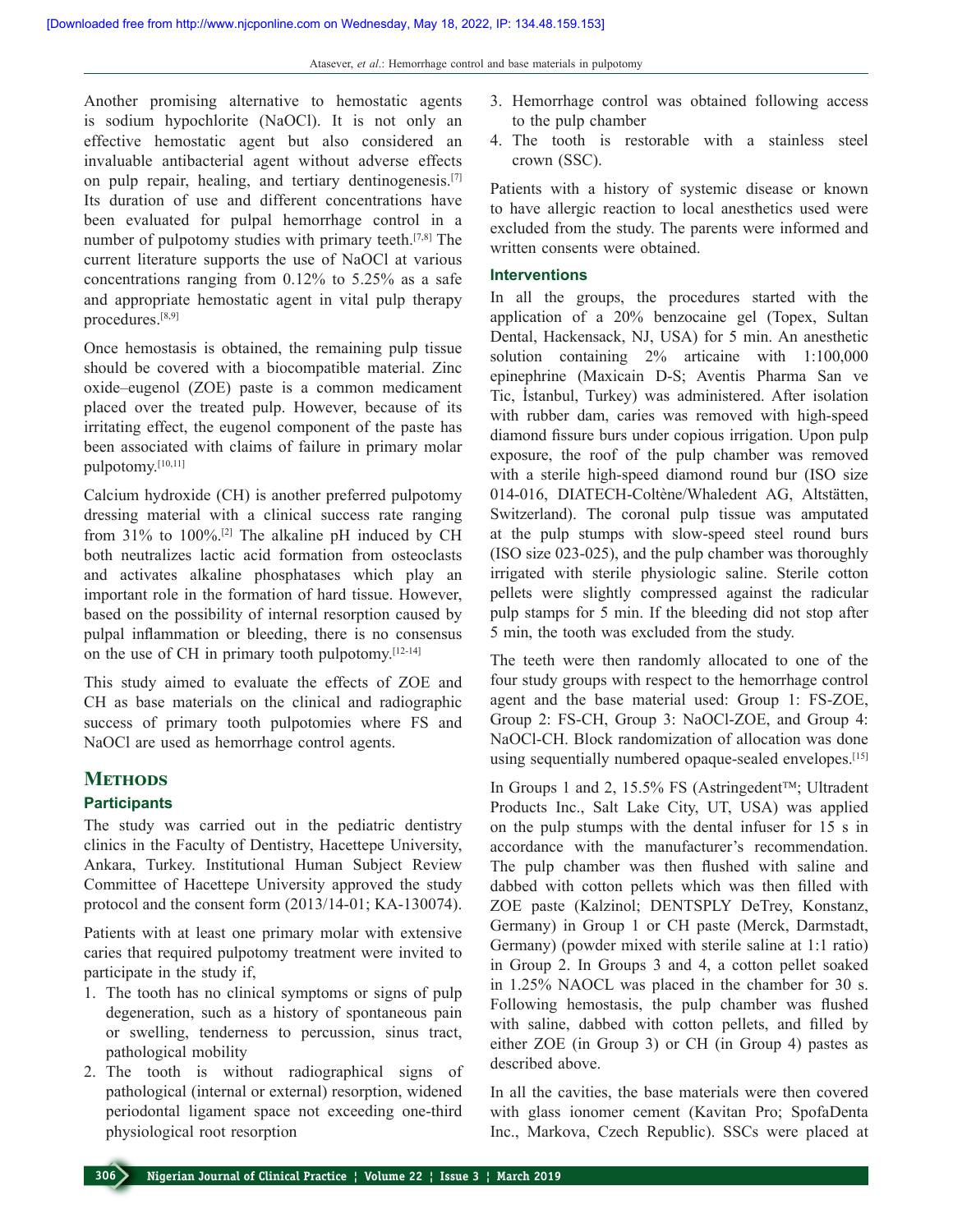the same appointment and an immediate postoperative radiograph was taken from each tooth. All procedures were performed by the same investigator (GA).

#### **Follow‑up**

The evaluations comprised clinical and radiographic examinations. Each examination (clinical or radiograhic) was performed independently by two investigators who were blinded to the hemorrhage control agent or the dressing material used. A forced consensus was sought in any case of disagreement. The inter‑ and intraexaminer reproducibility was calculated by Cohen's unweighted kappa statistic.

The teeth were examined clinically at 1, 3, 6, and 12 months  $(k = 0.87$  and 0.90 for inter- and intraexaminer reproducibility, respectively). Standardized forms were used to record the following signs and symptoms, any of which were regarded as failure: (1) history of spontaneous pain, (2) a reliable reporting of tenderness to percussion/palpation, (3) mobility, (4) swelling, and (5) fistula. Treatment was recorded as a clinical success if any of these failure parameters were not met.

The evaluation of the radiographs, taken at 6 and 12 months, was made using a standard viewing box. Radiographic success was considered as absence of (1) periapical/interradicular radiolucency, (2) widened periodontal ligament, (3) loss of lamina dura, and (4) internal/external root resorption. Any disagreement was resolved by having both examiners view the radiograph again and come to an agreement  $(k = 0.85$  and 0.87 for inter- and intraexaminer reproducibility, respectively).

#### **Statistical analysis**

All data were tabulated and analyzed using the Statistical Package for Social Science (SPSS for

Windows version 11.5; SPSS Inc, Chicago, IL, USA). The differences were statistically analyzed using Fisher's exact and Chi‑square tests. The level of significance was set at *P* < 0.05.

#### **Results**

In all, 29 children, age 6–9 years (16 males and 13 females; mean age  $7.39 \pm 1.05$  years) participated in the study. Eighty primary teeth were treated with pulpotomy. Four teeth, two from Group 2 (FS‑CH), one from Group 3 (NaOCl-ZOE), and one from Group 4 (NaOCl-CH), were not available for evaluation at 12 months because of exfoliation. The remaining 76 teeth, with their SSCs on, were available for analysis. They were 13 maxillary first molars, 17 maxillary second molars, 27 mandibular first molars, and 19 mandibular second molars. At the sixth month control visits, one tooth in Group 1 and two teeth in Group 4 were extracted because of pain and periapical pathosis. Space maintainers were fabricated for those extracted teeth. The flow of participants and pulpotomies that were followed from allocation to final data analysis after 12 months are shown in Figure 1.

Clinical success rates for Groups 1–4 after 12 months were 95%, 94.4%, 100%, and 89.5%, respectively. The differences between the study groups were not statistically significant  $(P > 0.05)$  [Table 1]. With respect to the hemorrhage control agents, FS and NaOCl (i.e., Groups 1 and 2 vs. Groups 3 and 4) have the same success rates of 94.7%. Clinical success rates in ZOE and CH groups (i.e., Groups 1 and 3 vs. Groups 2 and 4) were 97.4% and 91.9%, respectively. There was no statistical significance  $(P > 0.05)$ . The differences for tooth location (mandibular or maxillary

| materials after 12 months |                  |                             |                             |       |                           |                             |       |
|---------------------------|------------------|-----------------------------|-----------------------------|-------|---------------------------|-----------------------------|-------|
|                           | $\boldsymbol{n}$ | <b>Clinical evaluation</b>  |                             | P     | Radiographical evaluation |                             | P     |
|                           |                  | Success $(n=72)$            | Failure $(n=4)$             |       | Success $(n=59)$          | Failure $(n=17)$            |       |
|                           |                  | $n\left(\frac{0}{0}\right)$ | $n\left(\frac{0}{0}\right)$ |       | $n(^{0}/_{0})$            | $n\left(\frac{0}{0}\right)$ |       |
| $Group**$                 |                  |                             |                             |       |                           |                             |       |
| 1. FS-ZOE                 | 20               | 19(95%)                     | $1(5\%)^{\dagger}$          | 0.548 | $16(80\%)$                | $4(20\%)$                   | 0.968 |
| $2.$ FS-CH                | 18 <sup>a</sup>  | $18(100\%)$                 | $0(0\%)$                    |       | $16(88.9\%)$              | $2(11.1\%)$                 |       |
| 3. NaOCl-ZOE              | 19 <sup>b</sup>  | $19(100\%)$                 | $0(0\%)$                    |       | $15(78.9\%)$              | $4(21.1\%)$                 |       |
| 4. NaOCl-CH               | 19 <sup>c</sup>  | $17(89.5\%)$                | $2(10.5\%)^{\Delta}$        |       | $16(84.2\%)$              | $3(15.8\%)$                 |       |
| Hemorrhage control agent* |                  |                             |                             |       |                           |                             |       |
| <b>FS</b>                 | 38               | $37(97.3\%)$                | $1(2.7\%)$                  | 1.000 | $32(84.2\%)$              | $6(15.8\%)$                 | 1.000 |
| <b>NaOCl</b>              | 38               | 36(94.7%)                   | $2(5.3\%)$                  |       | $31(81.6\%)$              | $7(18.4\%)$                 |       |
| Base material*            |                  |                             |                             |       |                           |                             |       |
| <b>ZOE</b>                | 39               | 38 (97.4%)                  | $1(2.6\%)$                  | 0.352 | $31(79.5\%)$              | $8(20.5\%)$                 | 1.000 |
| <b>CH</b>                 | 37               | $35(94.6\%)$                | $2(5.4\%)$                  |       | $32(86.5\%)$              | $5(13.5\%)$                 |       |

FS=Ferric sulfate; ZOE=Zinc oxide–eugenol; CH=Calcium hydroxide; NaOCl=Sodium hypochlorite. \*Fisher's exact test, \*\*Chi-square test. <sup>a-c</sup>Number of evaluated teeth available because of exfoliation. <sup>†</sup>,∆Number of teeth extracted (at sixth month)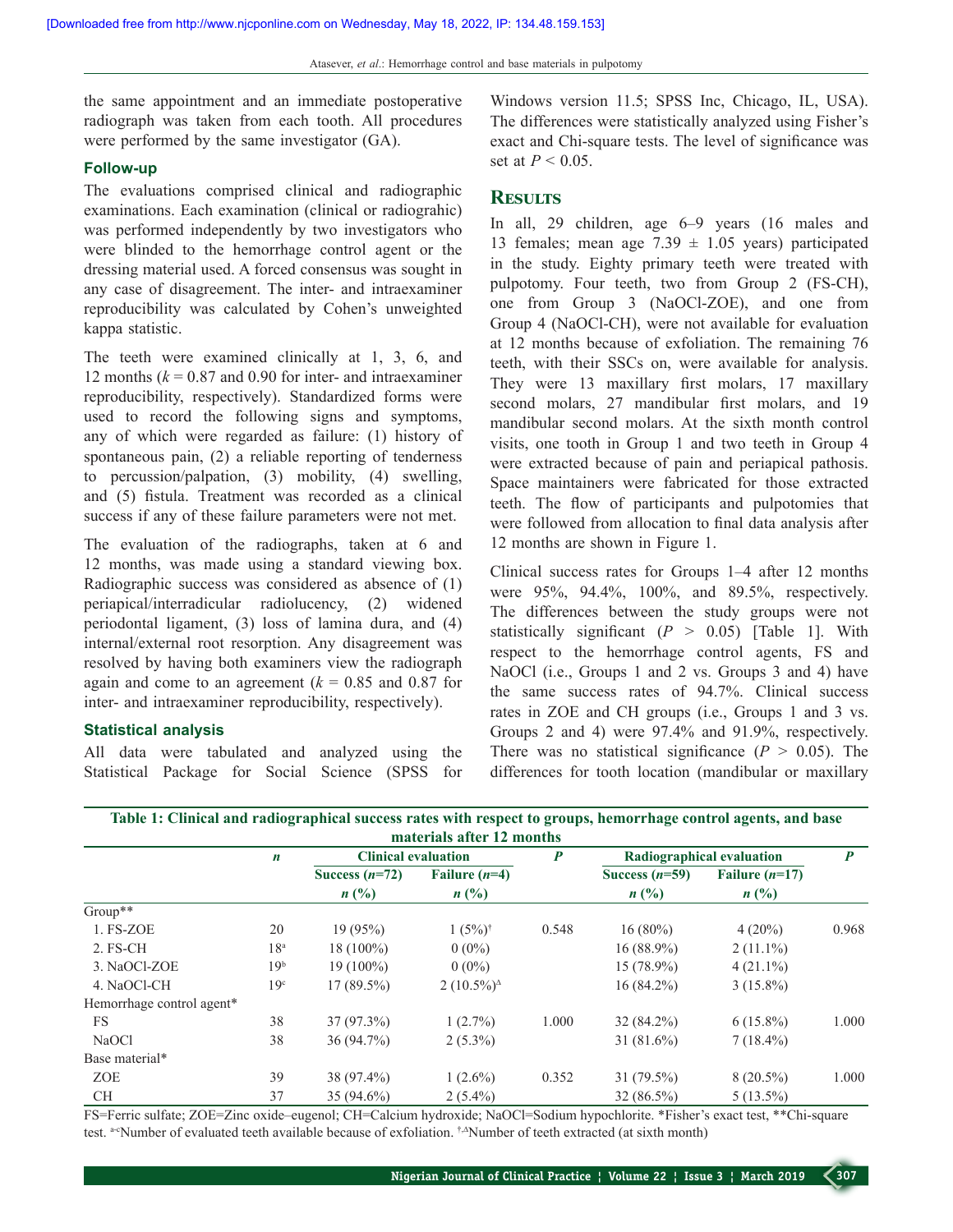

**Figure 1:** The flow of participants in the study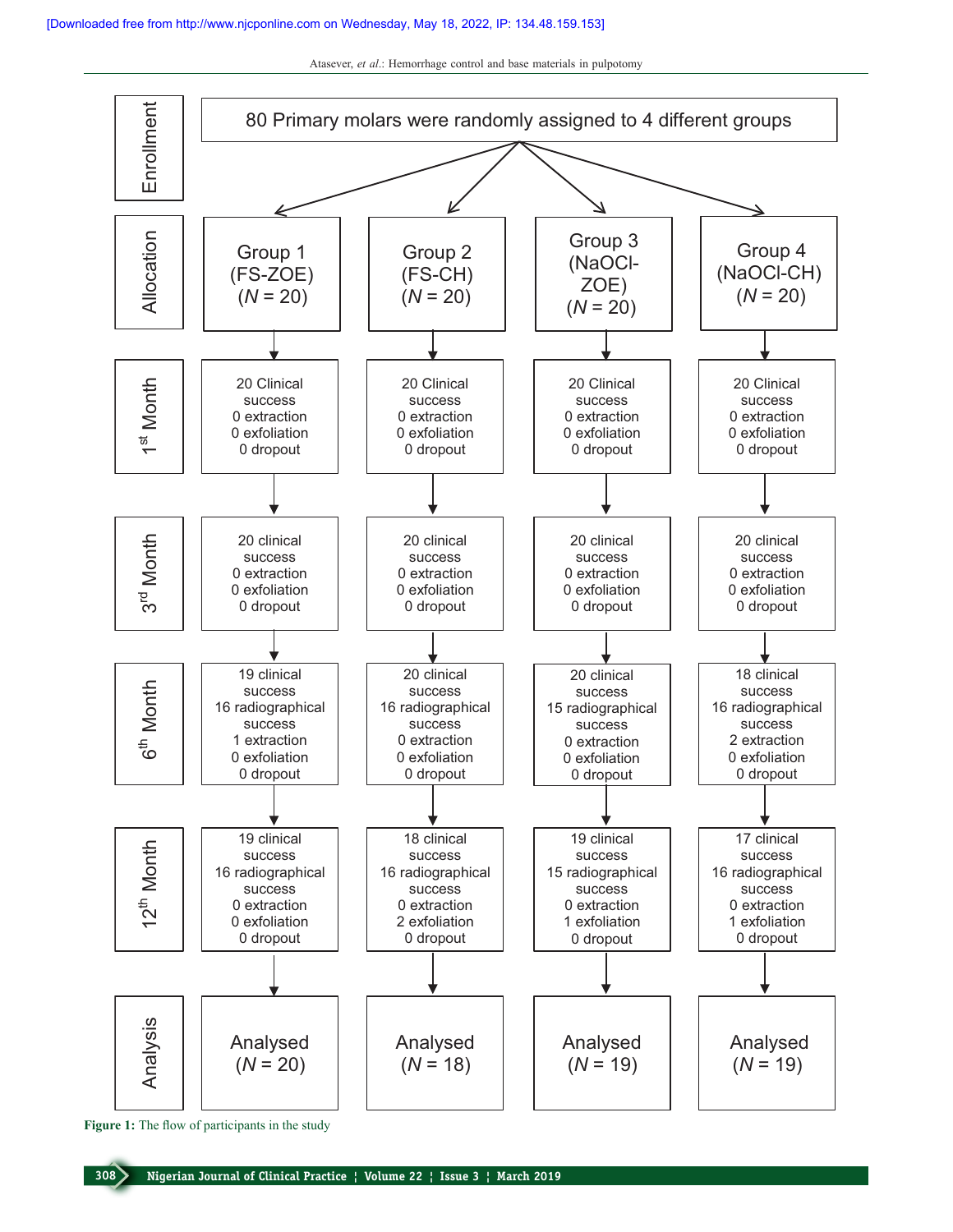| Table 2: Clinical and radiographical success rates in the study groups with respect to evaluation periods |                            |                             |                       |                                                 |       |  |  |
|-----------------------------------------------------------------------------------------------------------|----------------------------|-----------------------------|-----------------------|-------------------------------------------------|-------|--|--|
|                                                                                                           | <b>Study groups</b>        |                             |                       |                                                 |       |  |  |
|                                                                                                           | 1. FS-ZOE $(n=20)$         | 2. FS-CH $(n=20)$           | 3. NaOCl-ZOE $(n=20)$ | 4. NaOCl-CH $(n=20)$                            | P     |  |  |
| Clinical success                                                                                          |                            |                             |                       |                                                 |       |  |  |
| <b>Baseline</b>                                                                                           | $20/20(100\%)$             | $20/20(100\%)$              | $20/20(100\%)$        | $20/20(100\%)$                                  |       |  |  |
| $1st$ month                                                                                               | $20/20(100\%)$             | $20/20(100\%)$              | $20/20(100\%)$        | $20/20(100\%)$                                  |       |  |  |
| $3rd$ month                                                                                               | 20/20 (100%)               | $20/20(100\%)$              | $20/20(100\%)$        | $20/20(100\%)$                                  |       |  |  |
| $6th$ month                                                                                               | $19/20(95%)$ <sup>†</sup>  | $20/20(100\%)$              | $20/20(100\%)$        | $18/20$ (90%) <sup><math>\triangle</math></sup> | 0.584 |  |  |
| $12th$ month                                                                                              | 19/20 (95%)                | $18/18$ <sup>a</sup> (100%) | $19/19b$ (100%)       | $17/19$ <sup>c</sup> (89.5%)                    | 0.585 |  |  |
| Radiographical success                                                                                    |                            |                             |                       |                                                 |       |  |  |
| Baseline                                                                                                  | 20/20 (100%)               | $20/20(100\%)$              | $20/20(100\%)$        | $20/20(100\%)$                                  |       |  |  |
| $6th$ month                                                                                               | $16/20(80\%)$ <sup>†</sup> | 16/20(80%)                  | 15/20(75%)            | $16/20 (80\%)^{\Delta}$                         | 0.605 |  |  |
| $12th$ month                                                                                              | 16/20(80%)                 | $16/18^a (88.9\%)$          | $15/19b$ (78.9%)      | $16/19$ <sup>c</sup> (84.2%)                    | 0.261 |  |  |

FS=Ferric sulfate; ZOE=Zinc oxide-eugenol; CH=Calcium hydroxide; NaOCl=Sodium hypochlorite. a-c Number of evaluated teeth changed because of exfoliation. † One of the teeth was extracted because of pain and periapical pathosis. <sup>∆</sup>Two of the teeth were extracted because of pain and periapical pathosis

#### **Table 3: Clinical and radiographical success rates with respect to hemorrhage control agents, base materials, and evaluation periods**

|                        |                            | Hemorrhage control agents   |                          |                            | <b>Base materials</b>                         |       |  |
|------------------------|----------------------------|-----------------------------|--------------------------|----------------------------|-----------------------------------------------|-------|--|
|                        | $FS(n=40)$                 | NaOCl $(n=40)$              | $\boldsymbol{P}$         | ZOE $(n=40)$               | $CH (n=40)$                                   | P     |  |
| Clinical success       |                            |                             |                          |                            |                                               |       |  |
| <b>Baseline</b>        | $40/40(100\%)$             | $40/40(100\%)$              | $\overline{\phantom{a}}$ | $40/40(100\%)$             | 40/40 (100%)                                  |       |  |
| $1st$ month            | $40/40(100\%)$             | $40/40(100\%)$              | $\overline{\phantom{a}}$ | $40/40(100\%)$             | $40/40(100\%)$                                |       |  |
| $3rd$ month            | $40/40(100\%)$             | $40/40(100\%)$              | $\overline{\phantom{a}}$ | $40/40(100\%)$             | $40/40(100\%)$                                |       |  |
| $6th$ month            | 39/40 (97.5%) <sup>†</sup> | $38/40 (95\%)^{\Delta}$     | 0.754                    | 39/40 (97.5%) <sup>†</sup> | 38/40 (95%) <sup><math>\triangle</math></sup> | 1.000 |  |
| $12th$ month           | $37/38*(97.3%)$            | $36/38*(94.7%)$             | 0.738                    | $38/39*(97.4%)$            | $35/37*(94.6%)$                               | 0.492 |  |
| Radiographical success |                            |                             |                          |                            |                                               |       |  |
| Baseline               | $40/40(100\%)$             | $40/40(100\%)$              | $\overline{\phantom{a}}$ | $40/40(100\%)$             | $40/40(100\%)$                                |       |  |
| $6th$ month            | $32/40 (80\%)^{\dagger}$   | $31/40$ $(77.5\%)^{\Delta}$ | 1.000                    | $31/40 (77.5\%)^{\dagger}$ | $32/40 (80\%)^{\Delta}$                       | 0.428 |  |
| $12th$ month           | $32/38*(84.2%)$            | $31/38*(81.6%)$             | 1.000                    | $31/39*(79.5%)$            | $32/37*(86.5%)$                               | 0.114 |  |

FS=Ferric sulfate; NaOCl=Sodium hypochlorite; ZOE=Zinc oxide-eugenol; CH=Calcium hydroxide. \*Number of evaluated teeth changed because of exfoliation. † One of the teeth was extracted because of pain and periapical pathosis. <sup>∆</sup>Two of the teeth were extracted because of pain and periapical pathosis

primary molar) and tooth types (first or second primary molar) were also insignificant for clinical success ( $P > 0.05$ , respectively).

Radiographical success rates were lower than those of clinical success in all study groups [Table 1]. The rates were 80%, 88.9%, 78.9%, and 84.2% for Groups 1–4, respectively. No statistically significant difference was found  $(P > 0.05)$ . Radiographical success did not differ significantly with respect to hemorrhage control agents (i.e., Groups 1 and 2 vs. Groups 3 and 4) as these numbers were 84.2% for FS and 81.6% for NaOCl  $(P > 0.05)$ . When the groups were compared according to base materials, radiographical success rates were 79.5% and 86.5% for ZOE and CH, respectively. The difference was not significant  $(P > 0.05)$ .

Clinical and radiographical success rates with respect to evaluation periods are presented in Table 2. Similarly, in Table 3, those success rates were shown for hemorrhage control agents and base materials. Tenderness to percussion was the most recorded clinical symptom. Internal root resorption was the most observed radiographic failure in all groups. Internal resorption was recorded for four teeth of Group 1 (FS-ZOE), two teeth of Group 2 (FS-CH), four teeth of Group 3 (NaOCl-ZOE), and three teeth of Group 4 (NaOCl-CH). Internal root resorption was observed significantly more in mandibular primary molars ( $P < 0.05$ ).

#### **Discussion**

Hemorrhage control following coronal pulp amputation is significant for the success of pulpotomy treatment. Prolonged bleeding may be a sign of pulpal inflammation which may diminish the healing capacity of the pulp. It has been suggested that pulp capping materials should not be placed over a bleeding pulp or a clinically observable blood clot, as it can be a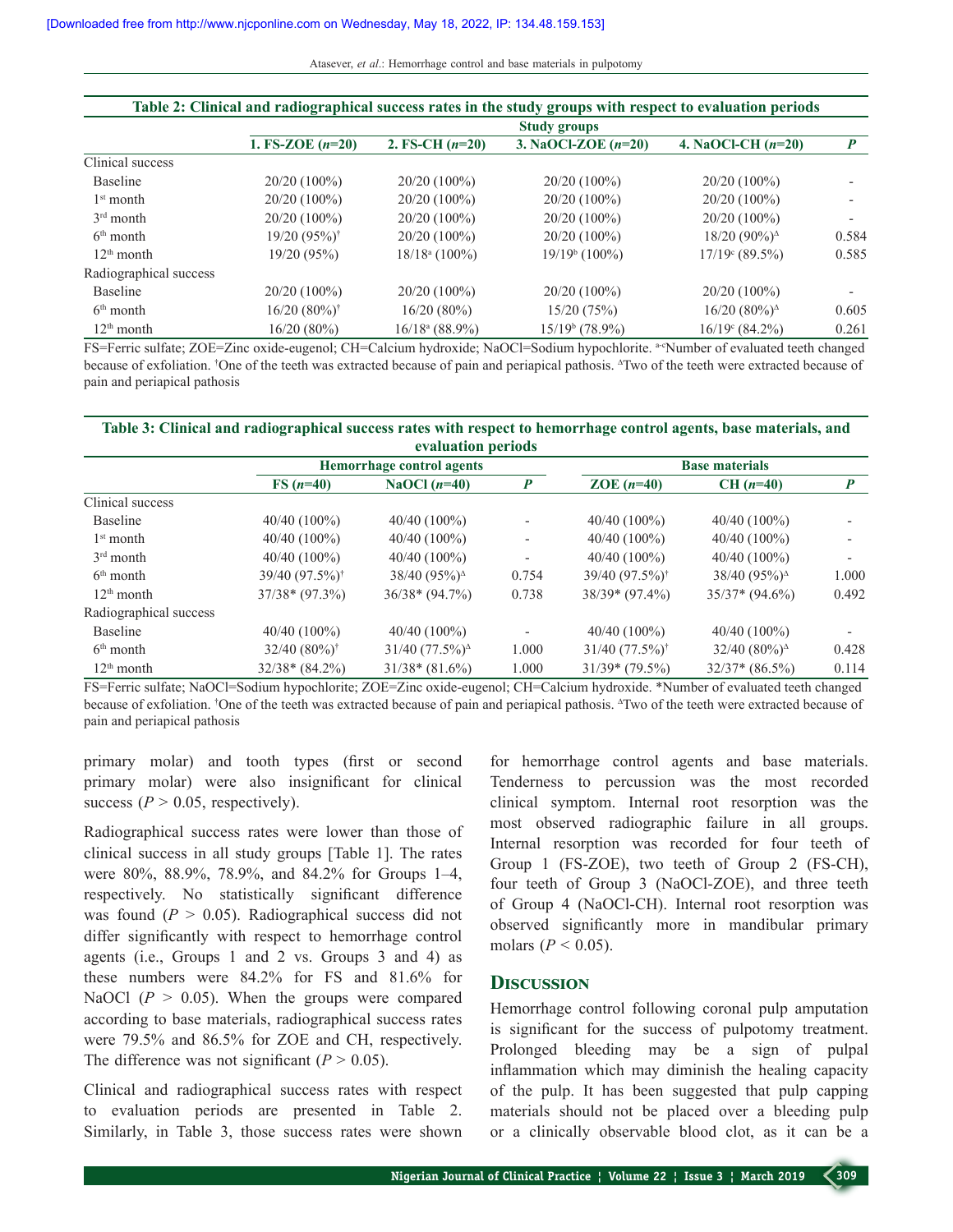medium for bacterial growth.[16] Moreover, during pulpal hemorrhage, erythrocytes within the pulp tissue would be hemolyzed to hemosiderin by macrophages. Hemosiderin, in excessive amounts, is detrimental to pulp vitality.[3]

FS is commonly used as a hemostatic agent in dentistry, yet its exact mechanism is not fully understood. The metal–protein clot that forms at the surface upon contact with the solution has been suggested to control the hemorrhage. In pulpal procedures, this clot may also act as a barrier for irritative substances that cause inflammation and internal resorption.<sup>[17]</sup> FS pulpotomies in primary molars using ZOE as base material have yielded clinical and radiographical success rates ranging from 85% to 100% and from 62% to 100% for the first year, respectively.[3,6,18‑21] All the teeth in these studies were restored with SSCs, as in this study. The clinical and radiographical success rates in FS‑ZOE group were found to be comparable with the results of those studies cited above.

In Group 2, FS application was followed by placement of CH paste as a base material. The clinical and radiographic success rates at  $12<sup>th</sup>$  month in this were 94.4% and 88.9%, respectively. Slightly different results were obtained in a study by Markovic *et al.*[22] Their corresponding rates were 89% and 81% after 18‑month evaluation period. In this study, the authors have chosen amalgam for restoration following pulpotomy, while this study used SSCs for final restoration of the teeth.

Previous studies revealed some negative aspects of ZOE as a base material in FS pulpotomies.[18,23] Given the existing paucity of information, one of the aims of this study was to compare the effects of ZOE and CH as base materials on the success of FS pulpotomy. Although statistically not significant, when compared with ZOE, the application of CH as a base material after hemorrhage control with FS led to slightly better clinical (100% vs. 95%) and radiographical (88.9% vs. 80%) success.

Unlike FS, NaOCl selectively dissolves the superficial necrotic pulp tissue and establishes a dentin–pulp interface free of biofilm before placement of a base material.[7,24‑26] Its application at various concentrations and durations as a pulpal hemorrhage control agent in both vital noncarious and carious pulps has led to favorable results.<sup>[27-29]</sup> Primary molar pulpotomy studies done with NaOCl and ZOE have reported clinical and radiographical success rates ranging from 95% to 100% and from 80% to 96% for the first year, respectively.<sup>[6,21,30-34]</sup> In these studies, NaOCl was used at concentrations of  $3\%,$ <sup>[31,32]</sup>  $5\%,$ <sup>[6,30,33,34]</sup> and 5.25%.[21] Durations of use varied among studies: while

30‑s application was mostly preferred,[6,30,33,34] 15‑s[21,32] and 5-min<sup>[31]</sup> applications have also been reported. This study used 1.25% NaOCl with 30‑s application time. The application was followed by saline flush similar to those studies above. The clinical and radiographical success rates in the NaOCl-ZOE group are 100% and 78.9%, respectively. These results are comparable to those stated above, given the significantly lower concentration of NaOCl used.

As an agent for hemorrhagic control, NaOCl has been used in CH pulpotomies of primary molars. Akcay and Sari<sup>[35]</sup> applied 5% NaOCl after controlling pulpal hemorrhage with dry sterile cotton pellets. The pulp chambers were filled with reinforced ZOE after placement of CH base to the canal orifices. The teeth were restored with SSCs. They have reported 100% clinical and 84% radiographical success after 1 year. Tunc *et al.*[12] compared the effect of 3% NaOCl with saline used as hemostatic agent on the outcome of CH pulpotomies of primary teeth. In the histologic evaluation carried out after extraction of the teeth, they found that none of the specimens in the saline group showed necrosis and one specimen in NaOCl group showed partial necrosis. The authors concluded that the use of 3% NaOCl as a hemorrhage control agent had no additive effect on the success of CH pulpotomies in primary teeth. They related their findings to the concentration and application time of NaOCl used. Akcay *et al.*, [36] in another study, reported that the use of 5% NaOCl, compared with saline, did not contribute to the success of CH pulpotomies in primary molars after 12 months of observation. The authors reported 100% and 84% for clinical and radiographical success, respectively. Interestingly, the teeth which were "clinically and radiographically successful" after 1 year were subjected to histopathological evaluation, and significantly higher pulpal inflammation was observed in CH-treated teeth. In a recent systematic review and meta-analysis by Coll *et al.*,<sup>[37]</sup> one of the conclusions was that CH was not recommended as a pulpotomy agent for primary teeth. Throughout this study, two of the three teeth that were extracted because of pain and periapical pathosis were in NaOCl‑CH group. Clinical and radiographical success rates of this group were 89.5% and 84.2%, respectively.

In this study, the most recorded clinical symptom was "tenderness to percussion/palpation," while internal resorption took the lead for radiographical failure. "Tenderness to percussion/palpation" is a subjective sign, especially in children. Moreover, pain history and pulp vitality tests have been regarded as unreliable in children, leading to inaccurate diagnosis of pulpal status.[38] It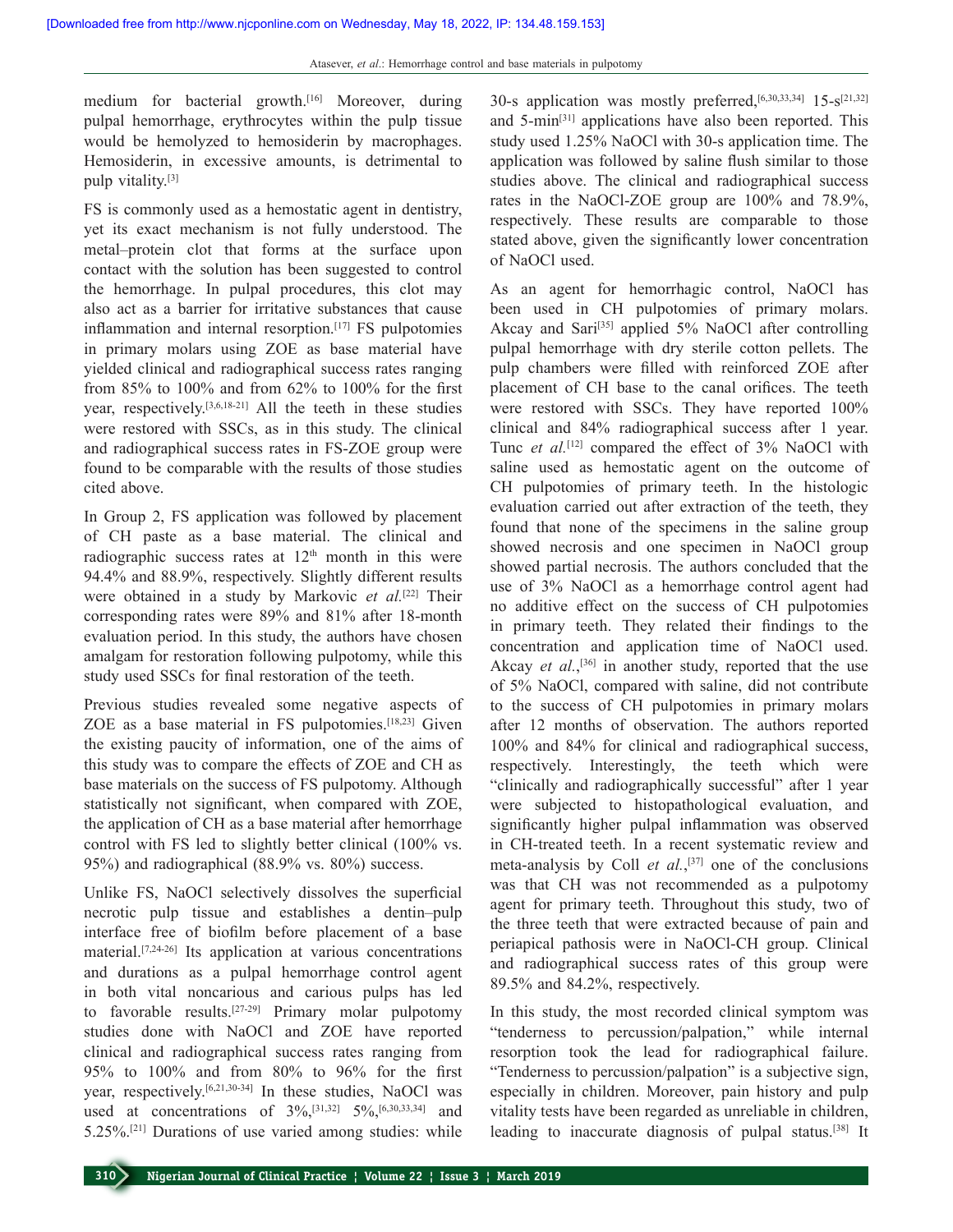has also been stated that the reliability of the child's response to the percussion test is complicated depending on the psychological status involved.[38] Therefore, this symptom alone was not regarded as clinical failure in this study and the teeth were included in the statistical analyses if other clinical and/or radiographical signs of failure were absent during follow-up visits.

Internal resorption is a frequently reported radiologic finding for pulpotomized primary teeth.<sup>[6,39]</sup> There is a controversy in the literature whether internal root resorption is a failure. This pathology is generally considered to be the sign of a chronic inflammation.[39] It has been suggested that after placement of ZOE paste, ongoing hydrolysis of zinc eugenolate may result in free eugenol to come in direct contact with the pulp tissue.[11] This could cause moderate to severe inflammatory changes in the pulp leading to chronic inflammation and necrosis.<sup>[10]</sup> Internal resorption is known to be one of the common responses of the pulp to chronic inflammation.[39]

In this study, internal resorption was regarded as failure and recorded in a total of 16 teeth at the sixth month evaluation. Of those teeth, three (one in Group 1 and two in Group 4) were extracted because of other accompanying clinical and radiographical signs of pulpal infection. However, it was decided to follow the remaining 13 teeth to the  $12<sup>th</sup>$  month visit as the resorption images were not involving osseous changes in the surrounding tissues.<sup>[23,39]</sup> None of those 13 teeth showed clinical and radio graphical changes necessitating extraction at the  $12<sup>th</sup>$  month.

Internal resorption was observed significantly more in mandibular molars than in maxillary primary molars. This may be explained by the relatively less radiographic superpositioning of anatomical landmarks and primary molar teeth in mandibular radiographs compared with maxillary radiographs.[40] For this reason, it has been assumed that it may be easier to identify and evaluate pathological conditions on mandibular radiographs.

This study is the first clinical trial to compare ZOE and CH as base materials where FS and NaOCl were used as hemorrhage control agents in primary tooth pulpotomy. It is also the first clinical trial where 1.25% NaOCl was used for hemorrhage control in primary tooth pulpotomy. Hence, no one-to-one comparisons could be made. The results of this study suggest that there are no significant differences between the base materials and hemorrhage control agents with respect to clinical and radiographic success of pulpotomies. However, there is no doubt that an increase in sample size and follow‑up period would lead to more precise results. Second, the follow-up

radiographs were not obtained by paralleling technique. The use of a specific film holder is not routine in the institution where the study was carried out. Hence, the radiographs were obtained by the bisecting angle technique, making the standardization of the radiographs impossible. These should be stated as limitations of the study.

#### **Conclusion**

Within the limitations of this study, it can be concluded that both ZOE or CH may be preferred as suitable base materials in primary tooth pulpotomies either with 15.5% FS or 1.25% NaOCl as hemorrhage control agents.

#### **Financial support and sponsorship**

Nil.

#### **Conflicts of interest**

There are no conflicts of interest.

#### **References**

- 1. Stanley HR. Conserving the dental pulp—Can it be done? Is it worth it? Oral Surg Oral Med Oral Pathol 1989;68:628‑39.
- 2. Waterhouse PJ. Formocresol and alternative primary molar pulpotomy medicaments: A review. Endod Dent Traumatol 1995;11:157‑62.
- 3. Fei AL, Udin RD, Johnson R. A clinical study of ferric sulfate as a pulpotomy agent in primary teeth. Pediatr Dent 1991;13:327‑32.
- 4. Kitasako Y, Inokoshi S, Fujitani M, Otsuki M, Tagami J. Short-term reaction of exposed monkey pulp beneath adhesive resins. Oper Dent 1998;23:308‑17.
- 5. Hebling J, Giro EMA, Costa CAD. Biocompatibility of an adhesive system applied to exposed human dental pulp. J Endod 1999;25:676‑82.
- 6. Vargas KG, Packham B, Lowman D. Preliminary evaluation of sodium hypochlorite for pulpotomies in primary molars. Pediatr Dent 2006;28:511-7.
- 7. Hafez AA, Cox CF, Tarim B, Otsuki M, Akimoto N. An *in vivo* evaluation of hemorrhage control using sodium hypochlorite and direct capping with a one-or two-component adhesive system in exposed nonhuman primate pulps. Quintessence Int 2002;33:261‑72.
- 8. Demir T, Cehreli ZC. Clinical and radiographic evaluation of adhesive pulp capping in primary molars following hemostasis with 1.25% sodium hypochlorite: 2‑year results. Am J Dent 2007;20:182‑8.
- 9. Hilton TJ. Keys to clinical success with pulp capping: A review of the literature. Oper Dent 2009;34:615‑25.
- 10. Watts A, Paterson RC. Pulpal response to a zinc‑oxide eugenol cement. Int Endod J 1987;20:82‑6.
- 11. Hume WR. The pharmacologic and toxicologic properties of zinc oxide-eugenol. J Am Dent Assoc 1986;113:789-1.
- 12. Tunc ES, Saroglu I, Sari S, Gunhan O. The effect of sodium hypochlorite application on the success of calcium hydroxide pulpotomy in primary teeth. Oral Surg Oral Med Oral Pathol Oral Radiol Endod 2006;102:e22‑6.
- 13. Percinoto C, de Castro AM, Pinto LM. Clinical and radiographic evaluation of pulpotomies employing calcium hydroxide and trioxide mineral aggregate. Gen Dent 2006;54:258‑61.